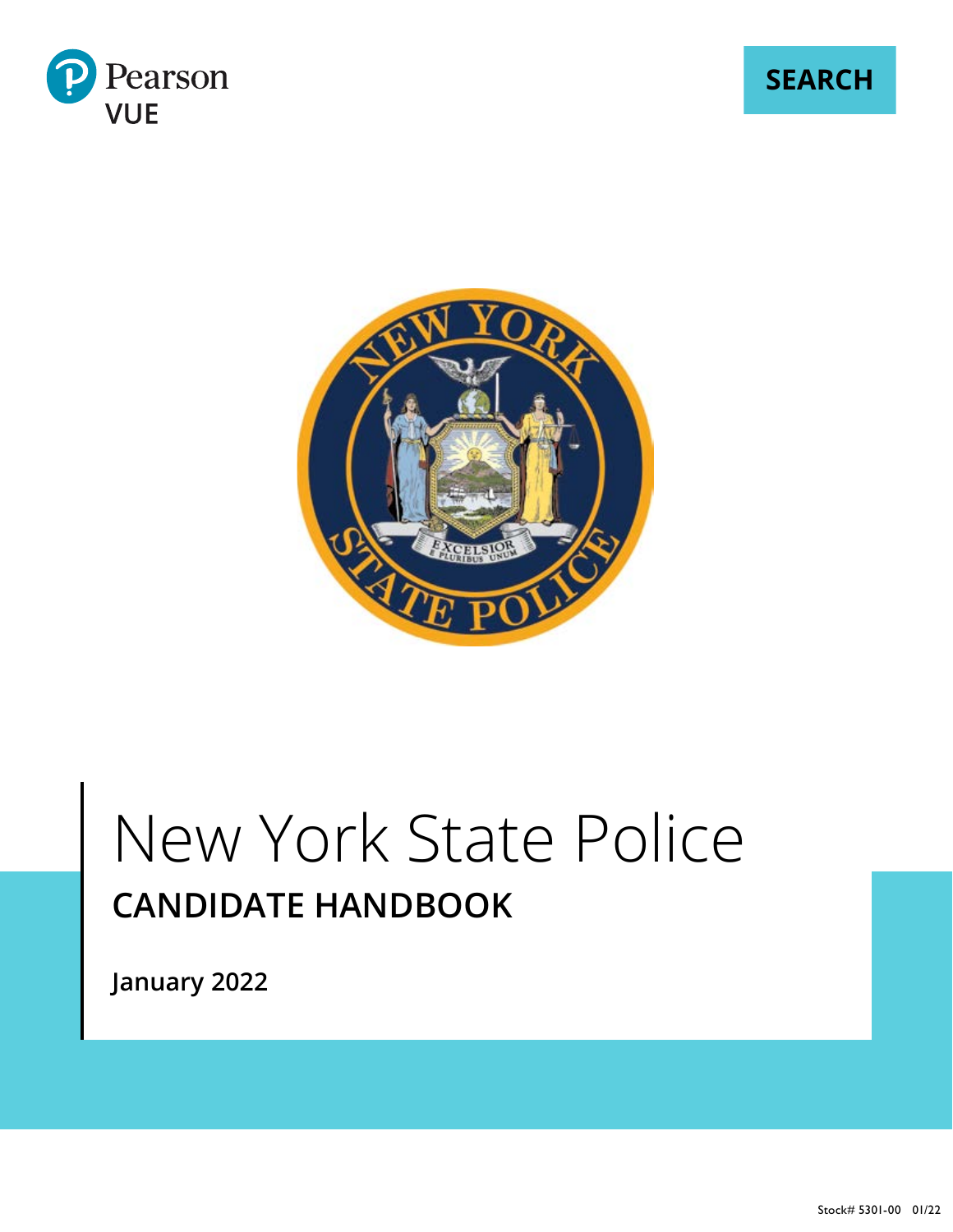# **QUICK REFERENCE**

## **New York State Police**

<https://joinstatepolice.ny.gov> New York State Police Member Hiring Unit 1220 Washington Avenue Building 22 Albany, NY 12226-2252

Email: [NYSPMemberHiring@Troopers.NY.Gov](mailto:NYSPMemberHiring%40Troopers.NY.Gov?subject=) *Hours of Operation 8:00 am – 4:30 pm (Eastern Time) M-F, Closed on Federal Holidays*

### **Pearson VUE Reservation Services**

#### [http://www.pearsonvue.com/](http://www.pearsonvue.com/nysp)nysp

Email: [pearsonvuecustomerservice@pearson.com](mailto:pearsonvuecustomerservice%40pearson.com?subject=) (800) 274-5989 *Hours of Operation: M-F 8:00 am – 11:00 pm (EST), Closed on Federal Holidays Sat 8:00 am – 5:00 pm Sun 10:00 am – 4:00 pm*

#### *Go to Pearson VUE's website ([http://www.pearsonvue.com/](http://www.pearsonvue.com/nysp)nysp) to:*

- Make a real-time examination reservation
- View Available Testing Dates (after creating a Pearson VUE web account and hitting "schedule on-line")
- View a list of approved testing sites
- Schedule, reschedule, or cancel an appointment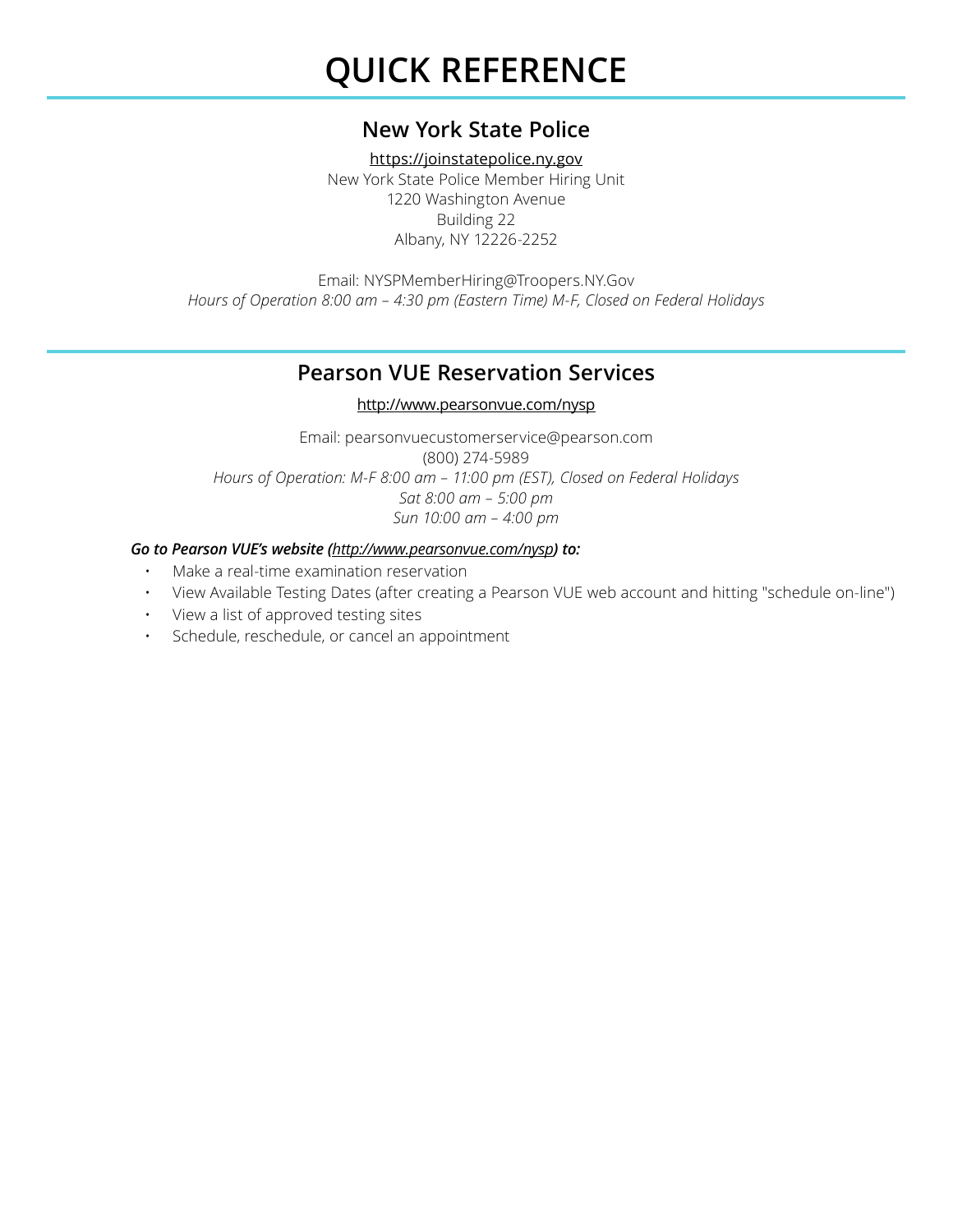# **TABLE OF CONTENTS**

| <b>QUICK REFERENCE  inside front cover</b> |
|--------------------------------------------|
|                                            |
|                                            |
|                                            |
|                                            |
|                                            |
| <b>CANCELLATION AND RESCHEDULING.2</b>     |
|                                            |
|                                            |
|                                            |

| Acceptable Forms of Candidate        |  |
|--------------------------------------|--|
|                                      |  |
| Examination Completion Confirmation3 |  |
|                                      |  |
|                                      |  |
|                                      |  |
| Personal Belongings/Study Aids 3     |  |
| Eating/Drinking/Smoking3             |  |
|                                      |  |
|                                      |  |
|                                      |  |

Pearson VUE does not discriminate on the basis of age, sex, race, creed, disabling condition, religion, national origin, or any other protected characteristics.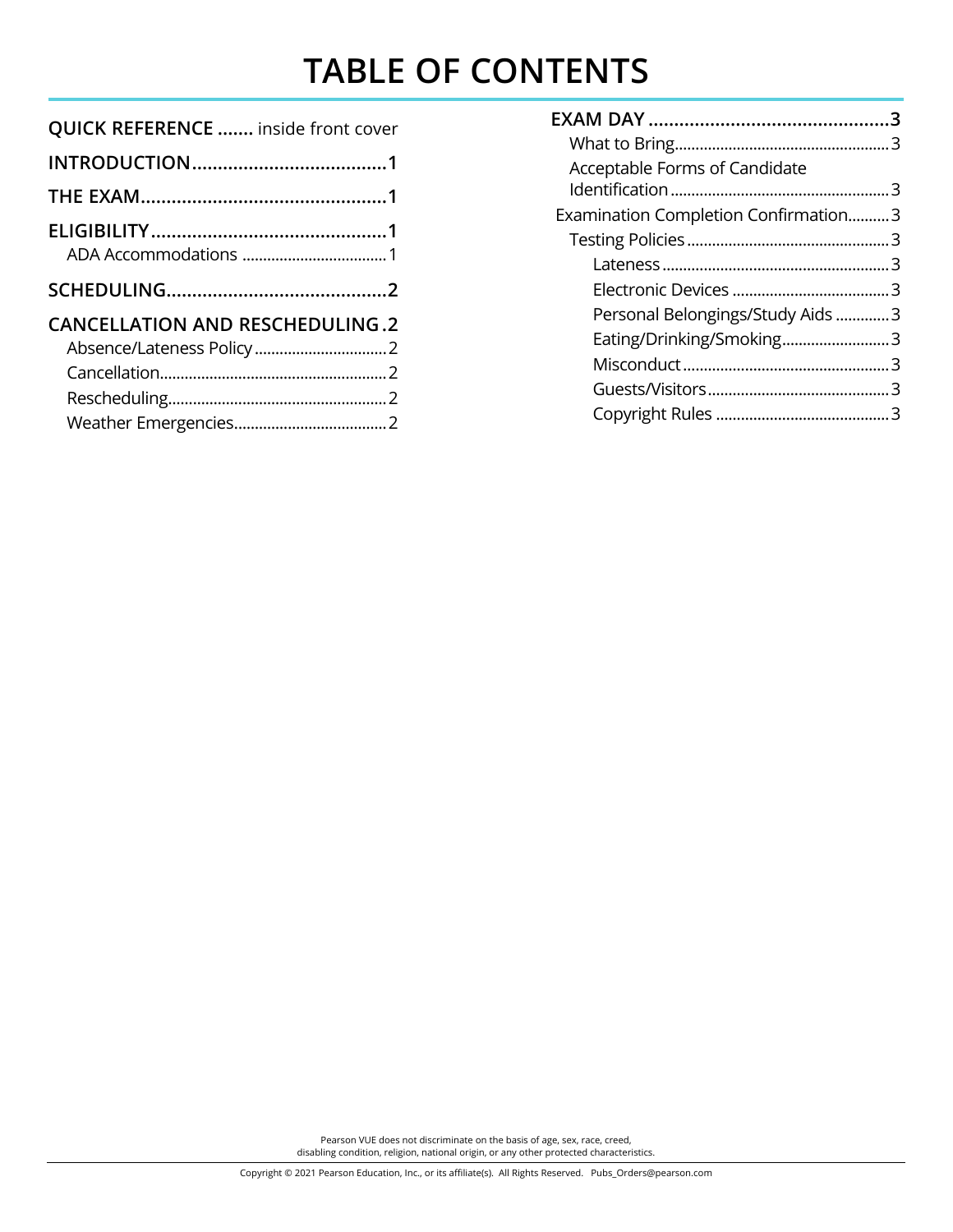# **INTRODUCTION**

The New York State Police has a long and proud history of serving the citizens of New York since 1917. Our mission, to serve, protect and defend the people of New York, while preserving the rights and dignity of all, has remained constant from our inception and is still our goal today. Integrity, respect, service and leadership are the foundations we continue to build upon in order to serve to the best of our abilities.

This handbook is for candidates who are seeking employment as a New York State Police (NYSP) Trooper. It describes the steps that you, the candidate, must follow to schedule and take your written examination. Please read this handbook completely and refer to it as much as you need.

With the 2022 exam, the New York State Police have switched from a paper-pencil test to computer-based testing. The agency has partnered with Pearson VUE Testing Centers to provide the exam at 250 locations across the US, including 50 plus in New York State. In addition, testing will be offered for military personnel at 112 locations worldwide.

Beginning December 3, 2021 and through April 10, 2022, candidates will be able to select a testing location convenient to where they live, work or study, along with a date and time.

The last scheduled date to test is April 30, 2022.

# **THE EXAM**

The NYSP Entrance Examination is a two-hour test consisting of 150 multiple-choice questions to measure cognitive abilities, along with behavioral characteristics and attitudes. A comprehensive study guide for the exam is provided by the State Police.

The New York State Police Trooper Examination was designed to measure numerous areas that are related to successful performance as a New York State Trooper. Specifically, the examination contains questions

covering two broad areas: cognitive ability and personality attributes. It is important to note that the examination

does not measure job knowledge or any specific skills that require specialized training. You will not need any

specific law enforcement knowledge or skills to succeed on the examination.

Please refer to the New York State Police Trooper Examination Study Guide at: [https://joinstatepolice.](https://joinstatepolice.ny.gov/system/files/documents/2021/08/study-guide-practice-test-for-the-nysp) [ny.gov/system/files/documents/2021/08/study-guide](https://joinstatepolice.ny.gov/system/files/documents/2021/08/study-guide-practice-test-for-the-nysp)[practice-test-for-the-nysp-trooper-examination.pdf](https://joinstatepolice.ny.gov/system/files/documents/2021/08/study-guide-practice-test-for-the-nysp)

# **ELIGIBILITY**

Before you can schedule your written examination appointment, you must first submit an online application with the NYSP and meet the applicable eligibility requirements. You will not be able to schedule your examination until Pearson VUE receives authorization from NYSP. The first step in the selection process is to complete our entrance exam application. Once you are authorized, you will receive an authorization to test email from Pearson VUE that will include instructions on how to schedule your examination. This email will be sent to the email address provided on your application, [https://publicapps.troopers.ny.gov/Exam-](https://publicapps.troopers.ny.gov/Exam-Internet/recruitment.jsf)[Internet/recruitment.jsf.](https://publicapps.troopers.ny.gov/Exam-Internet/recruitment.jsf)

### **ADA ACCOMMODATIONS**

Pearson VUE complies with the provisions of the Americans with Disabilities Act as amended. The purpose of accommodations is to provide candidates with full access to the test. Accommodations are not a guarantee of improved performance or test completion. Pearson VUE provides reasonable and appropriate accommodations to individuals with documented disabilities who demonstrate a need for accommodations.

Test accommodations may include things such as:

- A separate testing room
- Extra testing time

Test accommodations are individualized and considered on a case-by-case basis, and approved by the NYSP. All candidates who are requesting accommodations because of a disability must provide appropriate documentation of their condition and how it is expected to affect their ability to take the test under standard conditions. This request should include supporting documentation from the professional who diagnosed the condition, including the credentials that qualify the professional to make this diagnosis.

Candidates should send accommodation request and supporting documentation to [Recruit@Troopers.](mailto:Recruit%40Troopers.NY.Gov?subject=) [NY.Gov](mailto:Recruit%40Troopers.NY.Gov?subject=). Candidates who have additional questions concerning scheduling test accommodations with Pearson VUE may contact the ADA Coordinator by e-mailing clientapprovedaccommodations@pearson.com.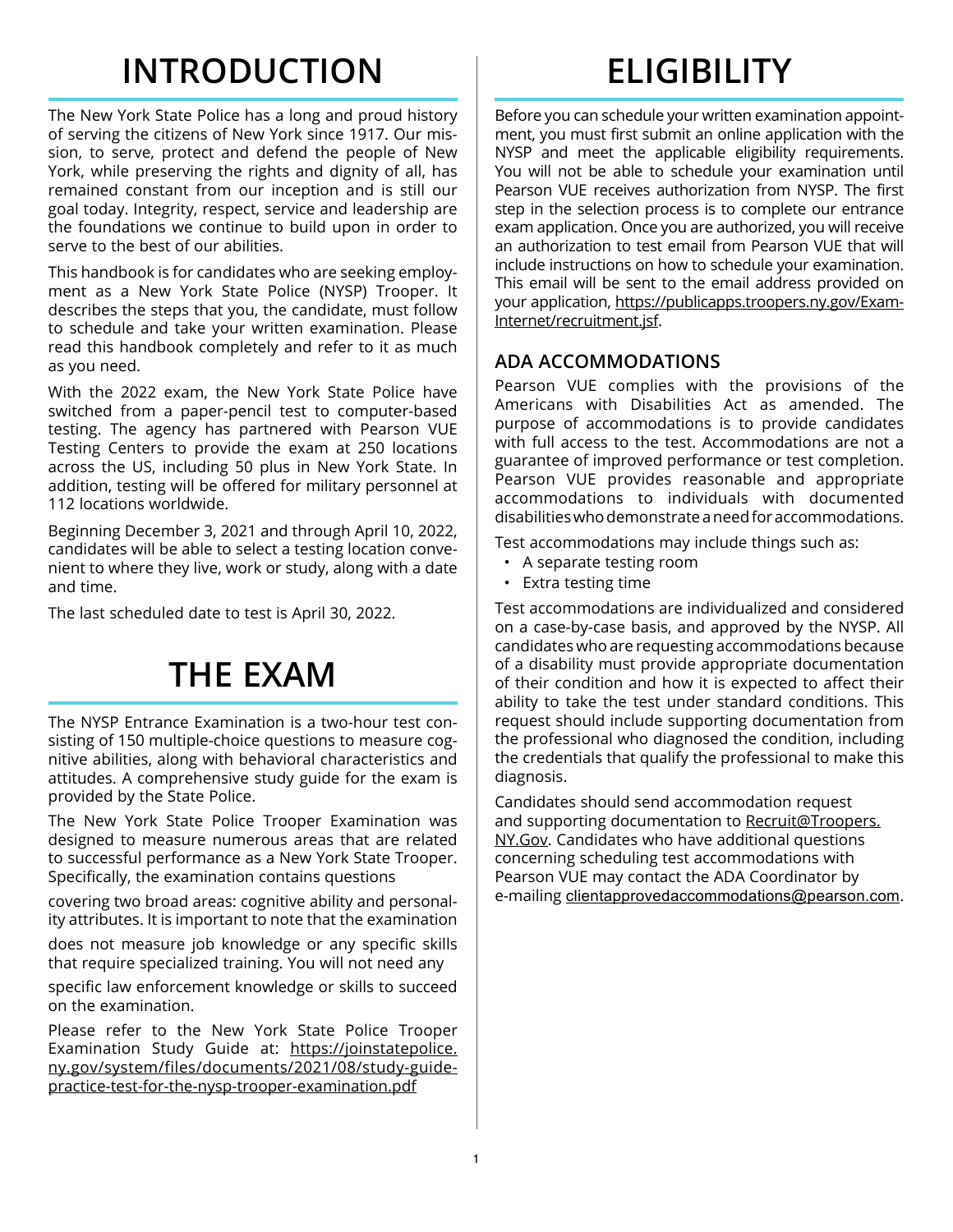# **SCHEDULING**

To schedule your examination, please go to [http://](http://www.pearsonvue.com/nysp) [www.pearsonvue.com/n](http://www.pearsonvue.com/nysp)ysp and create a Pearson VUE web account. If you schedule an examination via the Pearson VUE website, **please ensure that you create your web account with your LEGAL name as it appears on your government-issued ID and that your personal information is CORRECT.** If this information does not match the information you used on your application with NYSP, please contact them immediately to get it updated. It is very important that this information is correct, because it will appear as it was entered on the documentation provided to you after you have completed the examination.

If you notice you made an error after you scheduled your examination, please contact Pearson VUE immediately at (800) 274-5989 to correct your appointment information.

When you report to the test center, you are required to bring two (2) forms of valid, non-expired ID that contain your signature, with the name on the ID exactly matching the name on the examination registration (including designations such as "Jr." and "III"). One of the forms of ID **MUST** be government-issued and contain a current photo. If you do not present your ID on the day of the exam, you will be denied admission to the test center and will be considered absent.

# **CANCELLATION AND RESCHEDULING**

#### **ABSENCE/LATENESS POLICY**

Candidates who are late or absent from an exam may call Pearson VUE within fourteen (14) days of the exam date to request an excused absence for the following reasons:

- Illness of the candidate or of the candidate's immediate family member
- Death in their immediate family
- Disabling traffic accident
- Court appearance or jury duty
- Military duty
- Weather emergency

A case number will be assigned and instructions provided for emailing supporting documentation. Candidates absent from or late to an exam who have not changed or canceled the reservation according to the Change/Cancel Policy will not be admitted to the exam and will forfeit the exam fee.

### **CANCELLATION**

If you cannot attend your examination and you need to cancel your examination appointment, please go to [http://www.pearsonvue.com/n](http://www.pearsonvue.com/nysp)ysp and access your web account on Pearson VUE for the purposes of rescheduling or for the purposes of canceling your appointment. You may not give your examination date to another person.

### **RESCHEDULING**

If you cannot attend your examination, and you would like to reschedule your examination appointment, please go to [http://www.pearsonvue.com/n](http://www.pearsonvue.com/nysp)ysp and access your web account on Pearson VUE for the purpose of rescheduling your appointment.

### **WEATHER EMERGENCIES**

Examinations may be delayed or cancelled if severe weather or a natural disaster makes the test site unsafe or impossible to reach. You will be notified via email if the examination is cancelled due to severe weather or a natural disaster. If the examination is cancelled, you may re-schedule the examination on another day.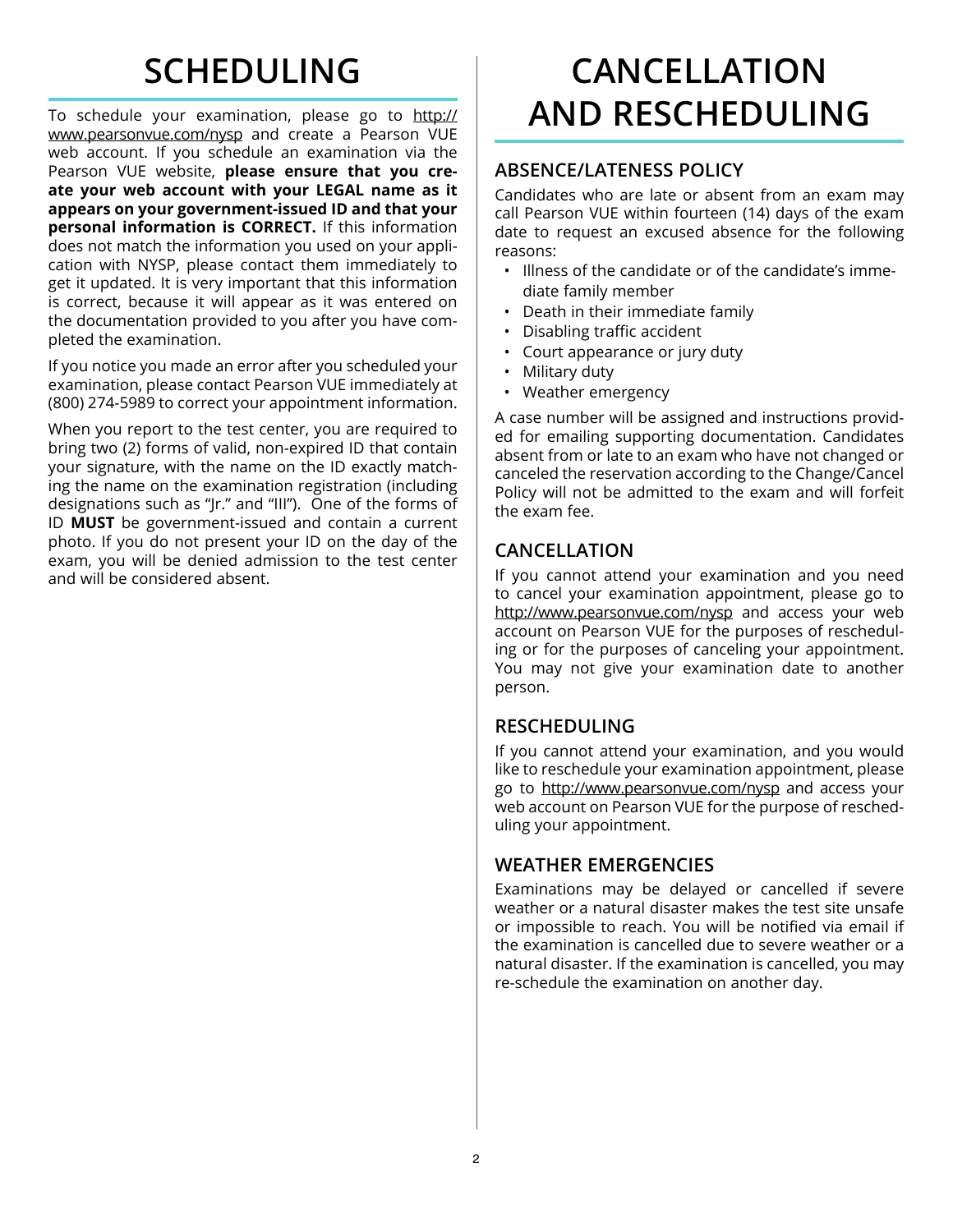# **EXAM DAY**

### **WHAT TO BRING**

You **MUST** bring the following items with you to the test site:

- **• Two (2) forms of current (unexpired) signaturebearing identification.** One MUST be a governmentissued photo identification (for example: driver's license). *PLEASE NOTE:* The signature and name on both IDs must match exactly to what was submitted on your application. If you come to the test site without the proper ID, **you will not be allowed to take the examination.**
- Additional candidate admissions data will be collected during the admissions process, **including a photo and electronic signature.**
- **• No other materials are permitted into the test site.**

### **ACCEPTABLE FORMS OF CANDIDATE IDENTIFICATION**

You must present two (2) forms of current signature identification. The primary identification must be government-issued and photo-bearing with a signature. Identification must be in English.

The secondary form of identification must contain a signature. The name on this identification must match the primary form of identification as well the name in Pearson VUE's system.

Primary ID (photograph and signature, not expired)

- Government-issued Driver's License
- U.S. Dept. of State Driver's License
- U.S. Learner's Permit (plastic card only with photo and signature)
- National/State/Country ID card
- Passport
- Passport Card
- Military ID
- Military ID for spouses and dependents
- Alien Registration Card (Green Card, Permanent Resident Visa)

If the ID presented has an embedded signature that is not visible (microchip), or is difficult or impossible to read, the candidate must present another form of identification from the Primary ID list that contains a visible signature.

Pearson VUE does not recognize grace periods. For example, if a candidate's driver's license expired yesterday and the state allows a 30-day grace period for renewing the ID, the ID is considered to be expired.

### **EXAMINATION COMPLETION CONFIRMATION**

At the completion of your examination, you will receive a printed receipt with the status "Examination Taken." At the end of the written examination testing period, NYSP will review all results and provide candidates with additional information regarding their status.

#### **TESTING POLICIES**

The following policies are observed at each Test Site.

#### **LATENESS**

**Arrive at the test center thirty (30) minutes before your scheduled examination starts.** If you are more than 15 minutes late for your scheduled examination, or do not bring your required identification, you will NOT be allowed to test.

#### **ELECTRONIC DEVICES**

Cellular phones, pagers, tablets, smart watches, or any other electronic/communication devices are not permitted during testing. Most testing locations will include a locker for your personal belongings..

#### **PERSONAL BELONGINGS/STUDY AIDS**

You are not permitted to take personal belongings such as briefcases, large bags, study materials, extra books, papers, cellphones, or calculators into the examination room. Any such materials brought into the examination room will be collected and returned to you when you have completed the examination. Pearson VUE is not responsible for lost or misplaced items.

#### **EATING/DRINKING/SMOKING**

You are not permitted to eat, drink, or smoke during the examination.

#### **MISCONDUCT**

If you cause a disturbance of any kind or engage in any kind of misconduct, you will be dismissed from the examination and the incident will be reported to the NYSP. Decisions regarding your application status are the responsibility of the NYSP. Please refer to the code of conduct spelled out in the NYSP Study Guide.

If you give help to someone or receive help from anyone during the examination, you will be asked to leave the room immediately. The results will not be scored and the incident will be reported to the NYSP. Anyone who takes or tries to take materials or information into or from the testing room is subject to prosecution. Please refer to the code of conduct spelled out in the NYSP Study Guide.

#### **GUESTS/VISITORS**

Guests, visitors, pets, or children are **NOT** allowed at the Test Sites.